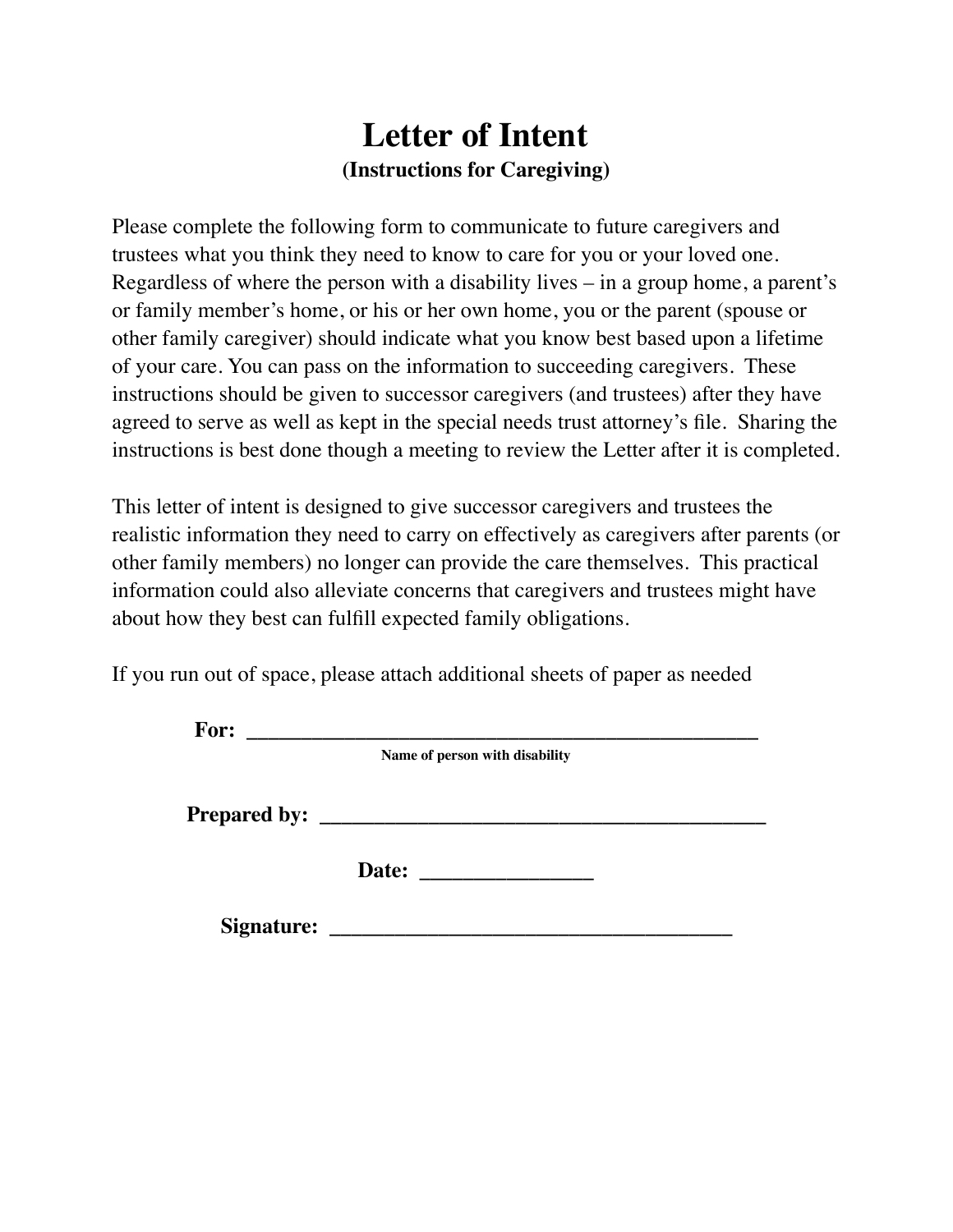**index**

| I.   | <b>IDENTIFYING INFORMATION</b>   | 3                       |
|------|----------------------------------|-------------------------|
|      | <b>Person with Disability</b>    | 3                       |
|      | <b>Parents</b>                   | $\overline{\mathbf{3}}$ |
|      | <b>Guardian</b>                  | $\overline{\mathbf{3}}$ |
|      | <b>Trustees</b>                  | $\overline{\mathbf{3}}$ |
|      | <b>Important Contacts</b>        | $\overline{\mathbf{4}}$ |
|      | <b>Involved Family Members</b>   | $\overline{\mathbf{4}}$ |
|      | <b>Friends</b>                   | 5                       |
|      | <b>Pets</b>                      | 5                       |
| II.  | <b>MEDICAL INFORMATION</b>       | 6                       |
| III. | PERSONALITY TRAITS & PREFERENCES | 8                       |
| IV.  | PERSONAL CARE                    | 9                       |
| V.   | <b>MEALS</b>                     | 10                      |
| VI.  | <b>ACTIVITIES</b>                | 11                      |
| VII. | <b>ABILITIES/DISABILITIES</b>    | 13                      |
|      | VIII. END-OF-LIFE ISSUES         | 14                      |
| IX.  | <b>INCOME</b>                    | 15                      |
| X.   | <b>GENERAL INFORMATION</b>       | 16                      |
| X.   | DIAGNOSIS AND OTHER INFORMATION  | 16                      |
| X.   | <b>ADDITIONAL INSTRUCTIONS</b>   | 17                      |
|      |                                  |                         |

**I.**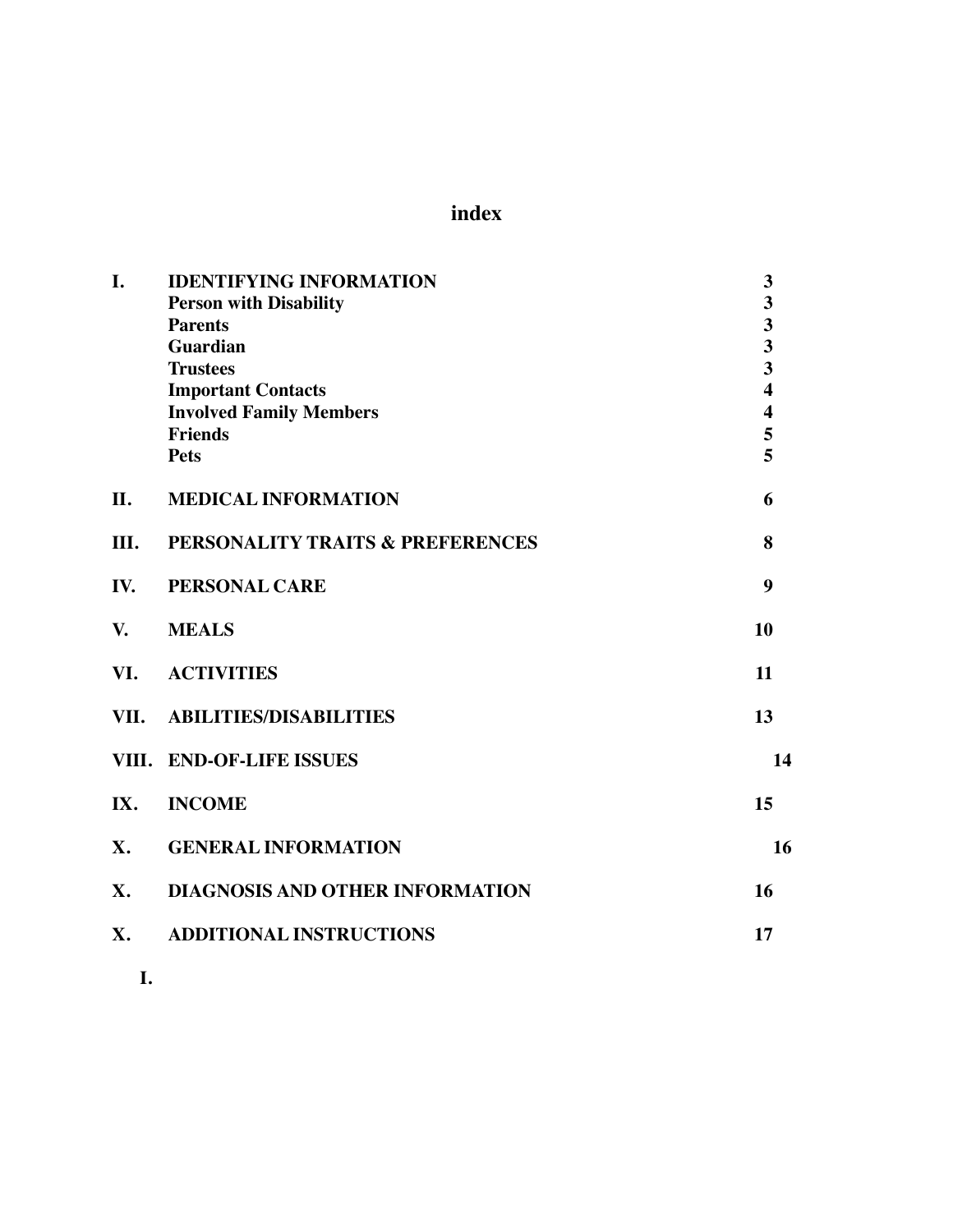# **II. IDENTIFYING INFORMATION**

# **A. Person with Disability**

|                | FIRST NAME, MIDDLE INITIAL, LAST NAME |                        | <b>SOCIAL SECURITY NUMBER</b> | <b>BIRTH DATE</b>           |
|----------------|---------------------------------------|------------------------|-------------------------------|-----------------------------|
|                | <b>HOME ADDRESS</b>                   | CITY, STATE            |                               | $\ensuremath{\mathrm{ZIP}}$ |
|                | PHONE NUMBER                          |                        |                               |                             |
| <b>B.</b>      | <b>Parents</b>                        |                        |                               |                             |
|                | <b>MOTHER'S NAME</b>                  | <b>DOB</b>             | PHONE NUMBER                  |                             |
|                | <b>HOME ADDRESS</b>                   | CITY, STATE            |                               | ZIP                         |
|                | <b>FATHER'S NAME</b>                  | <b>DOB</b>             | PHONE NUMBER                  |                             |
|                | <b>HOME ADDRESS</b>                   | CITY, STATE            |                               | $\ensuremath{\mathrm{ZIP}}$ |
| $\mathbf{C}$ . | Guardian                              |                        |                               |                             |
|                | <b>NAME</b>                           | RELATIONSHIP TO CLIENT | PHONE NUMBER                  |                             |
|                | <b>HOME ADDRESS</b>                   | CITY, STATE            |                               | ZIP                         |
| D.             | <b>Trustees</b>                       |                        |                               |                             |
|                | TRUSTEE'S NAME                        | RELATIONSHIP TO CLIENT | PHONE NUMBER                  |                             |
|                | HOME ADDRESS                          | CITY, STATE            |                               | $\ensuremath{\mathrm{ZIP}}$ |
|                | NAME OF 1ST SUCCESSOR                 | RELATIONSHIP TO CLIENT | PHONE NUMBER                  |                             |
|                | HOME ADDRESS                          | CITY, STATE            |                               | $\ensuremath{\mathrm{ZIP}}$ |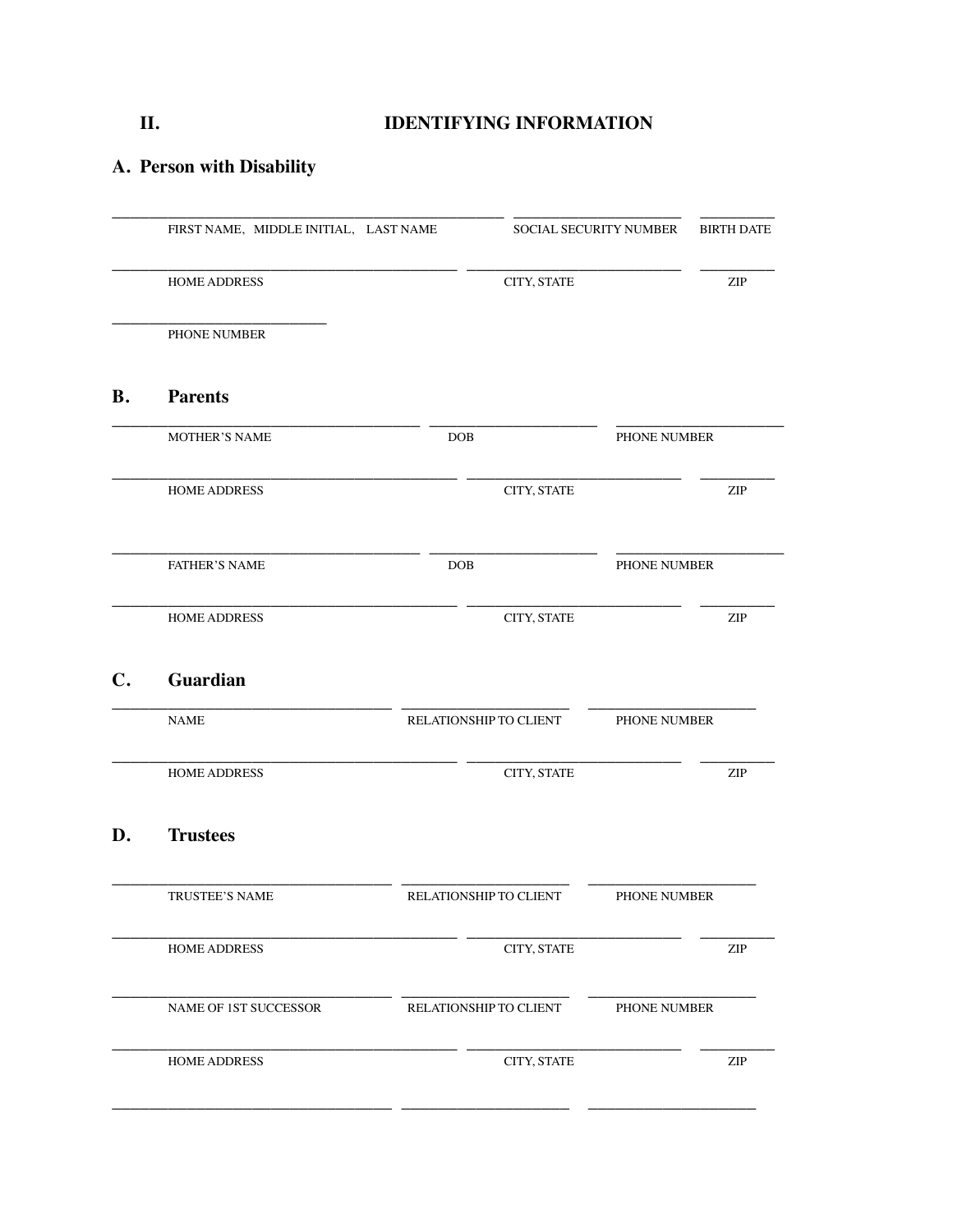| NAME OF 2ND SUCCESSOR | <b>RELATIONSHIP TO CLIENT</b> | <b>PHONE NUMBER</b> |  |
|-----------------------|-------------------------------|---------------------|--|
|                       |                               |                     |  |
| <b>HOME ADDRESS</b>   | CITY. STATE                   | ZIP                 |  |

#### **E. Contacts:**

Other than the person's physician and medical treatment providers, please identify any individuals, organizations, professional groups, government agencies, or other important contacts providing or coordinating services for the person with a disability:

| Organization Name                           | Address      |  |
|---------------------------------------------|--------------|--|
| Person to Contact                           | Phone Number |  |
| Services provided or reason to be contacted |              |  |
| <b>Organization Name</b>                    | Address      |  |
| Person to Contact                           | Phone Number |  |
| Services provided or reason to be contacted |              |  |
| Organization Name                           | Address      |  |
| Person to Contact                           | Phone Number |  |
| Services provided or reason to be contacted |              |  |
| <b>Organization Name</b>                    | Address      |  |
| Person to Contact                           | Phone Number |  |
| Services provided or reason to be contacted |              |  |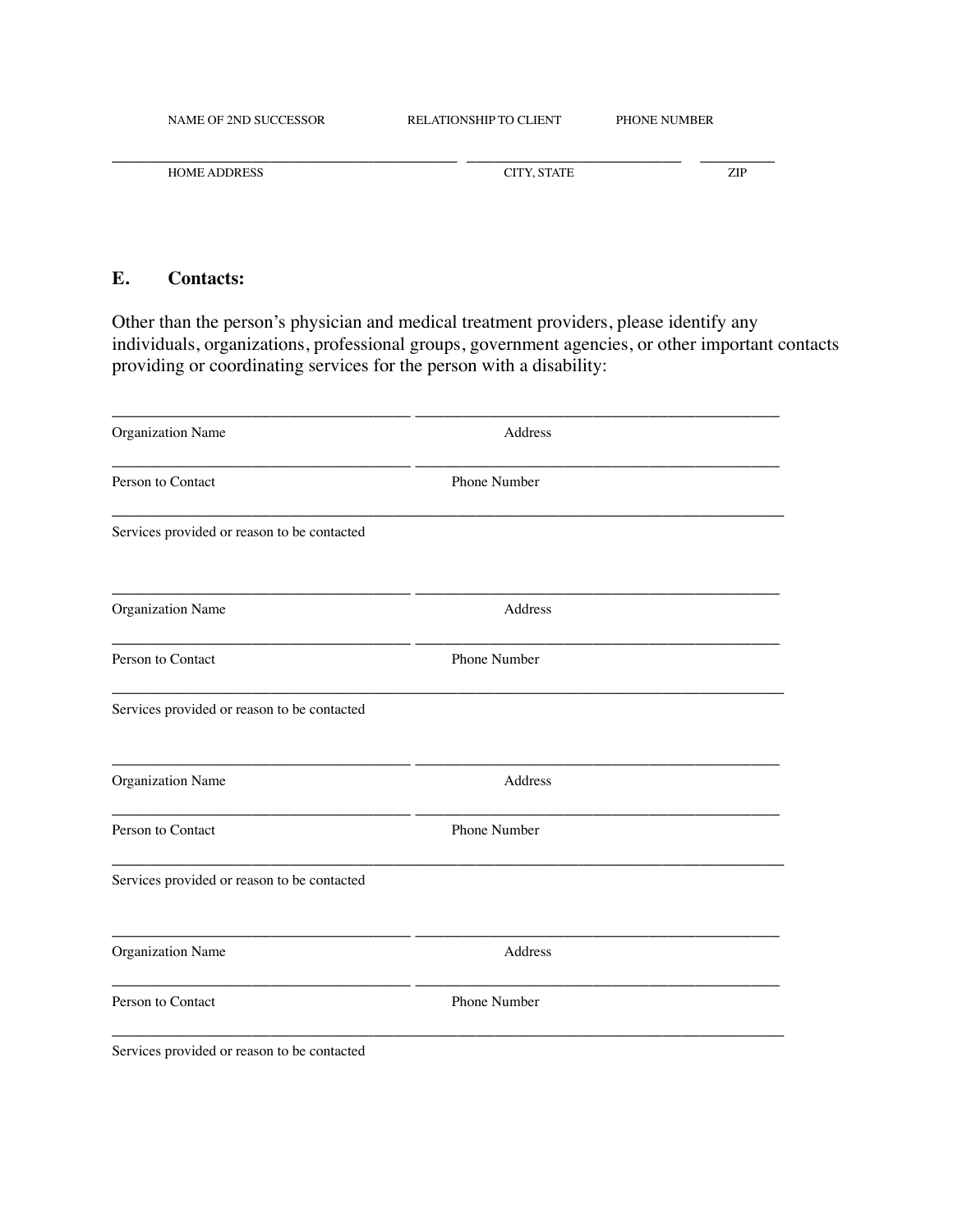#### **Involved Family Members**  ${\bf F}.$

| NAME                                                                                                                                                                                                                                                                                   | RELATIONSHIP TO CLIENT                    | <b>PHONE NUMBER</b> |            |
|----------------------------------------------------------------------------------------------------------------------------------------------------------------------------------------------------------------------------------------------------------------------------------------|-------------------------------------------|---------------------|------------|
| <b>HOME ADDRESS</b>                                                                                                                                                                                                                                                                    | CITY, STATE                               |                     | <b>ZIP</b> |
| NAME                                                                                                                                                                                                                                                                                   | RELATIONSHIP TO CLIENT PHONE NUMBER       |                     |            |
| <b>HOME ADDRESS</b>                                                                                                                                                                                                                                                                    | CITY, STATE                               |                     | <b>ZIP</b> |
| NAME                                                                                                                                                                                                                                                                                   | RELATIONSHIP TO CLIENT PHONE NUMBER       |                     |            |
| <b>HOME ADDRESS</b>                                                                                                                                                                                                                                                                    | CITY, STATE                               |                     | <b>ZIP</b> |
| G.<br><b>Pets</b>                                                                                                                                                                                                                                                                      |                                           |                     |            |
|                                                                                                                                                                                                                                                                                        |                                           |                     |            |
|                                                                                                                                                                                                                                                                                        |                                           |                     |            |
|                                                                                                                                                                                                                                                                                        |                                           |                     |            |
| Describe how person relates to pet                                                                                                                                                                                                                                                     |                                           |                     |            |
| Who cares for pet? $\frac{1}{2}$ [10] $\frac{1}{2}$ [10] $\frac{1}{2}$ [10] $\frac{1}{2}$ [10] $\frac{1}{2}$ [10] $\frac{1}{2}$ [10] $\frac{1}{2}$ [10] $\frac{1}{2}$ [10] $\frac{1}{2}$ [10] $\frac{1}{2}$ [10] $\frac{1}{2}$ [10] $\frac{1}{2}$ [10] $\frac{1}{2}$ [10] $\frac{1}{2$ |                                           |                     |            |
| <b>Friends</b><br>G.                                                                                                                                                                                                                                                                   |                                           |                     |            |
| <b>FIRST FRIEND'S NAME</b>                                                                                                                                                                                                                                                             | TYPE (e.g., best friend, girl/boy friend) | PHONE NUMBER        |            |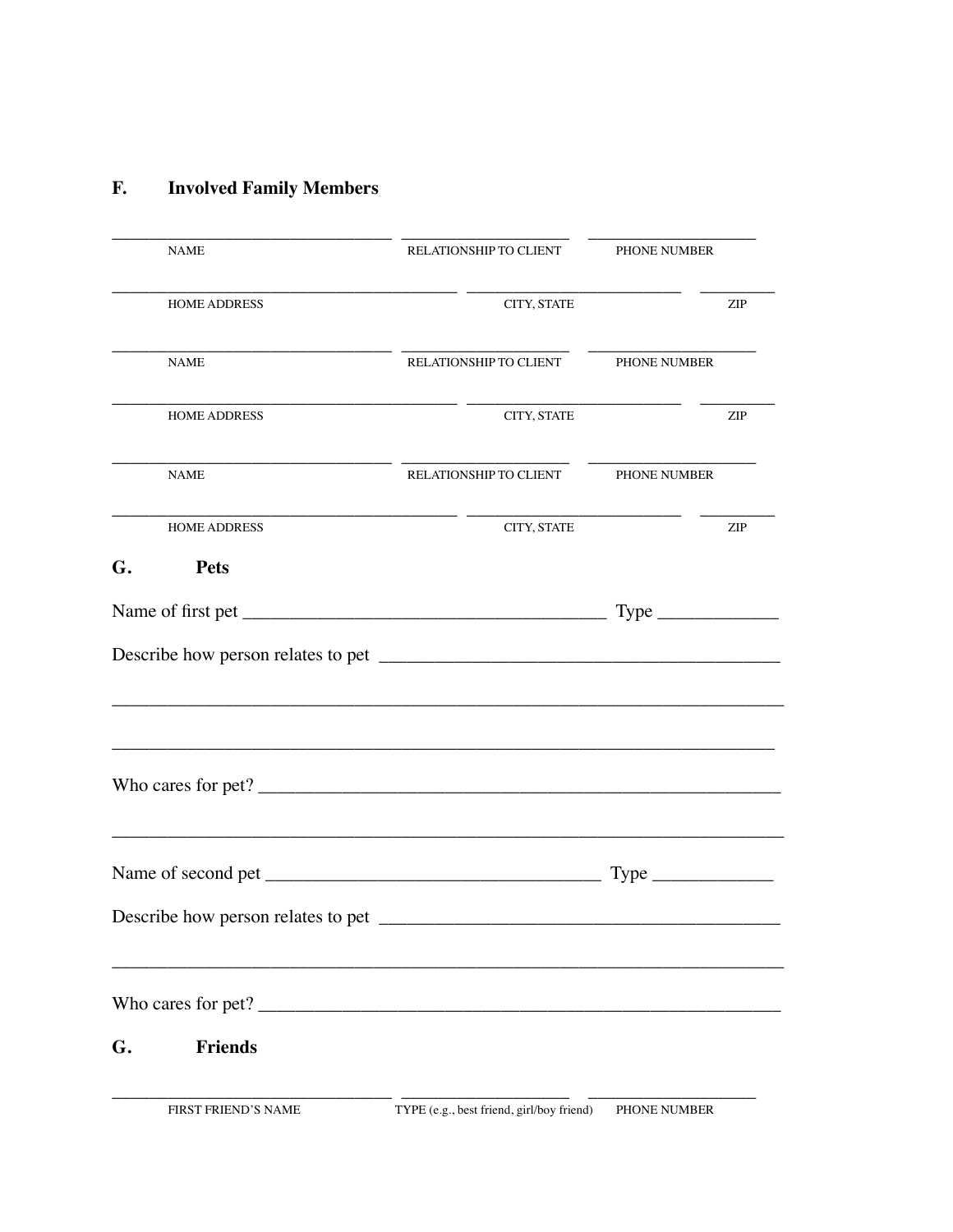| <b>HOME ADDRESS</b> | CITY, STATE                                            | <b>ZIP</b> |
|---------------------|--------------------------------------------------------|------------|
|                     |                                                        |            |
| <b>NAME</b>         | TYPE (e.g., best friend, girl/boy friend) PHONE NUMBER |            |
|                     |                                                        |            |
| <b>HOME ADDRESS</b> | CITY, STATE                                            | <b>ZIP</b> |
|                     |                                                        |            |
| <b>NAME</b>         | TYPE (e.g., best friend, girl/boy friend) PHONE NUMBER |            |
|                     |                                                        |            |
| <b>HOME ADDRESS</b> | CITY, STATE                                            | <b>ZIP</b> |

# **II. MEDICAL INFORMATION**

**A.**Please identify the person's current physicians, therapists, and specialists:

| Name: $\frac{1}{\sqrt{1-\frac{1}{2}}\sqrt{1-\frac{1}{2}}\sqrt{1-\frac{1}{2}}\sqrt{1-\frac{1}{2}}\sqrt{1-\frac{1}{2}}}}$                                                                                                              |                                                                                                                                                                                                                                                                                                                                                                                                                                            |  |
|--------------------------------------------------------------------------------------------------------------------------------------------------------------------------------------------------------------------------------------|--------------------------------------------------------------------------------------------------------------------------------------------------------------------------------------------------------------------------------------------------------------------------------------------------------------------------------------------------------------------------------------------------------------------------------------------|--|
|                                                                                                                                                                                                                                      |                                                                                                                                                                                                                                                                                                                                                                                                                                            |  |
|                                                                                                                                                                                                                                      |                                                                                                                                                                                                                                                                                                                                                                                                                                            |  |
| City/State:                                                                                                                                                                                                                          |                                                                                                                                                                                                                                                                                                                                                                                                                                            |  |
|                                                                                                                                                                                                                                      |                                                                                                                                                                                                                                                                                                                                                                                                                                            |  |
| Phone:                                                                                                                                                                                                                               |                                                                                                                                                                                                                                                                                                                                                                                                                                            |  |
| 1. Medicare: Give claim number __________________. Does the person have Medicare<br>coverage under parts A and B. If no, please explain ___________________.                                                                         |                                                                                                                                                                                                                                                                                                                                                                                                                                            |  |
| Medicare Supplement Plan (A through J) _______, and identification number<br>_______________________. Is insurance on parent's or guardian's account? __________ What are<br>plans for continuing after death of parent or guardian? |                                                                                                                                                                                                                                                                                                                                                                                                                                            |  |
| City/State:<br>Phone:                                                                                                                                                                                                                | Name:<br>Phone:<br>Name: $\frac{1}{\sqrt{1-\frac{1}{2}}\sqrt{1-\frac{1}{2}}\sqrt{1-\frac{1}{2}}\sqrt{1-\frac{1}{2}}\sqrt{1-\frac{1}{2}}\sqrt{1-\frac{1}{2}}\sqrt{1-\frac{1}{2}}\sqrt{1-\frac{1}{2}}\sqrt{1-\frac{1}{2}}\sqrt{1-\frac{1}{2}}\sqrt{1-\frac{1}{2}}\sqrt{1-\frac{1}{2}}\sqrt{1-\frac{1}{2}}\sqrt{1-\frac{1}{2}}\sqrt{1-\frac{1}{2}}\sqrt{1-\frac{1}{2}}\sqrt{1-\frac{1}{2}}\sqrt{1-\frac{1}{2}}\sqrt{1-\frac{1}{2}}$<br>Phone: |  |

\_\_\_\_\_\_\_\_\_\_\_\_\_\_\_\_\_\_\_\_\_\_\_\_\_\_\_\_\_\_\_\_\_\_\_\_\_\_\_\_\_\_\_\_\_\_\_\_\_\_\_\_\_\_\_\_\_\_\_\_\_\_\_\_\_\_\_\_\_\_\_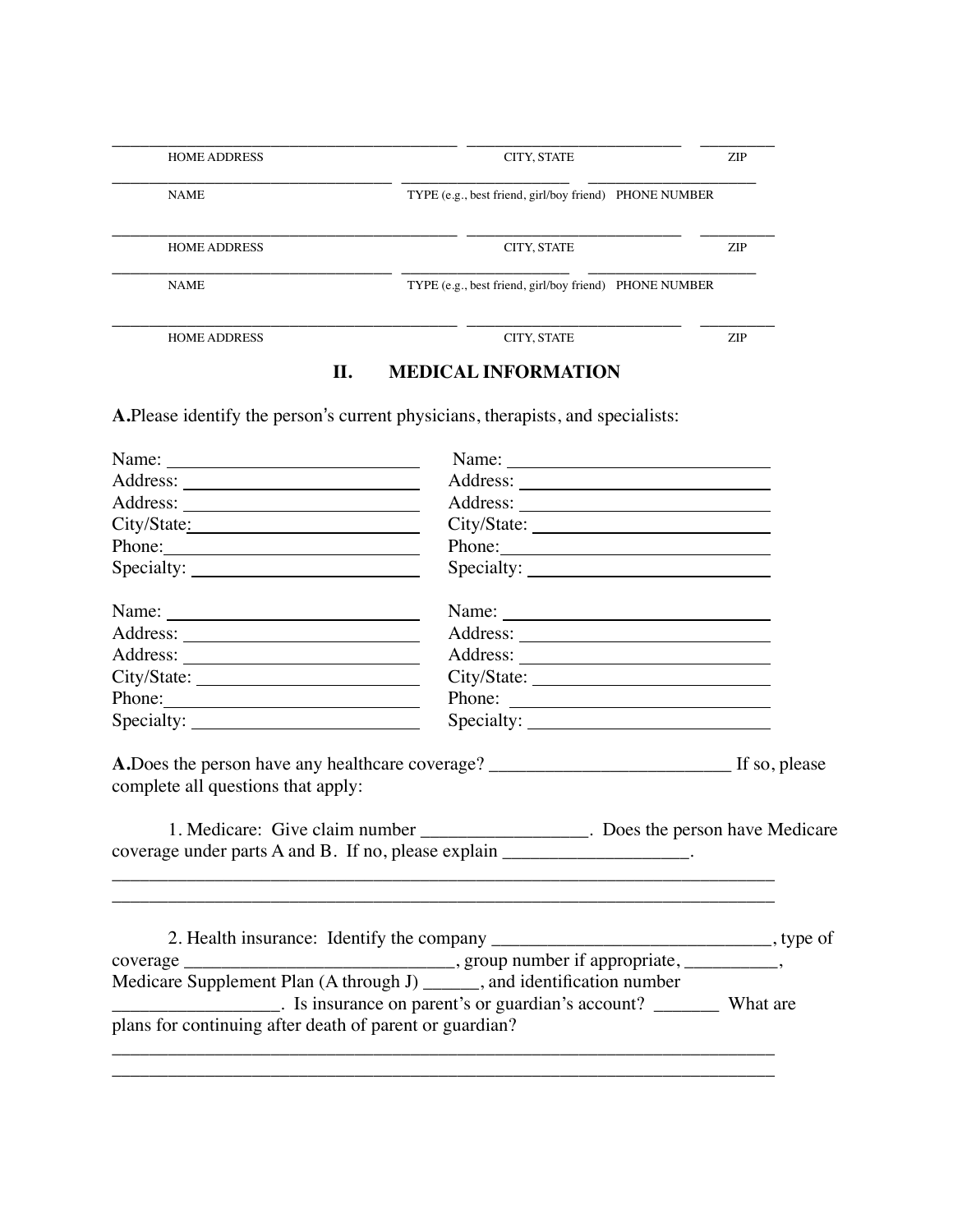3. Medicaid: Give the Medicaid identification number \_\_\_\_\_\_\_\_\_\_\_\_\_\_\_\_\_\_\_\_\_\_\_\_\_\_\_

|          | 4. Any dental or vision coverage? If so, identify the company | , type of |
|----------|---------------------------------------------------------------|-----------|
| coverage | , group number, if appropriate,                               |           |
|          | and identification number                                     |           |

Identify the hospital and the pharmacy that the person uses: \_\_\_\_\_\_\_\_\_\_\_\_\_\_\_\_\_\_\_  $\mathbf{C}$ .

D. What medications does the person use, and what are the purposes? Who prescribed the medications?

| Medication & Purpose | Doctor's Name |
|----------------------|---------------|
|                      |               |
|                      |               |
|                      |               |
|                      |               |
|                      |               |
|                      |               |

What non-prescription medications or vitamins does the person (indicate the purposes) E. take?

<u> 1989 - Johann John Stone, markin sanat masjid asl a shekara ta 1989 - An tsarat masjid asl a shekara ta 198</u>

**F.** How is payment made for health insurance, dental care, medical care, and medications?

Identify any treatments or special care that the person must receive at home or in a G. medical setting:

<u> 1989 - Jan James James, margaret amerikan bahasa (j. 1989).</u>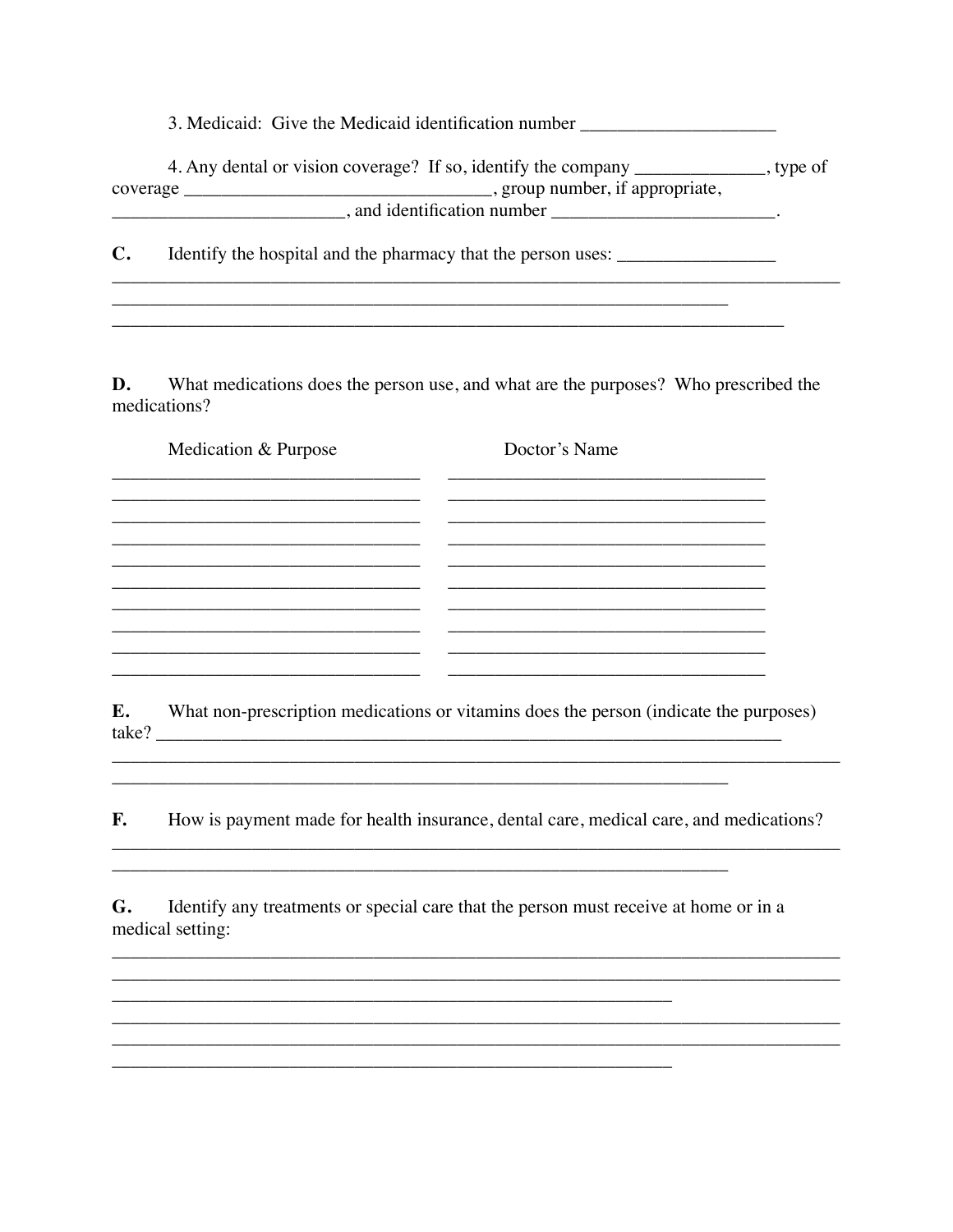H. Is the disabled person allergic to any medications, insect bites, chemicals, or any other item? If yes, please list and explain type of reaction and treatment required: \_\_\_\_\_\_

and the control of the control of the control of the control of the control of the control of the control of the

and the control of the control of the control of the control of the control of the control of the control of the

I. Provide any special instructions or procedures to follow when taking the person to a <u>and the set of the set of the set of the set of the set of the set of the set of the set of the set of the set of the set of the set of the set of the set of the set of the set of the set of the set of the set of the set </u>

 $\mathbf{J}$ . Please share additional comments or instructions about medical and dental care:

<u> 1989 - Johann John Stone, mars et al. (1989)</u>

**K.** In the event of an emergency, are there any special instructions \_\_\_\_\_\_\_\_\_\_\_\_\_\_\_

#### III. PERSONALITY TRAITS & PREFERENCES:

and the control of the control of the control of the control of the control of the control of the control of the

A. Describe in general terms what living with the person is like.

<u> 1980 - Jan Stein Harry Harry Harry Harry Harry Harry Harry Harry Harry Harry Harry Harry Harry Harry Harry</u>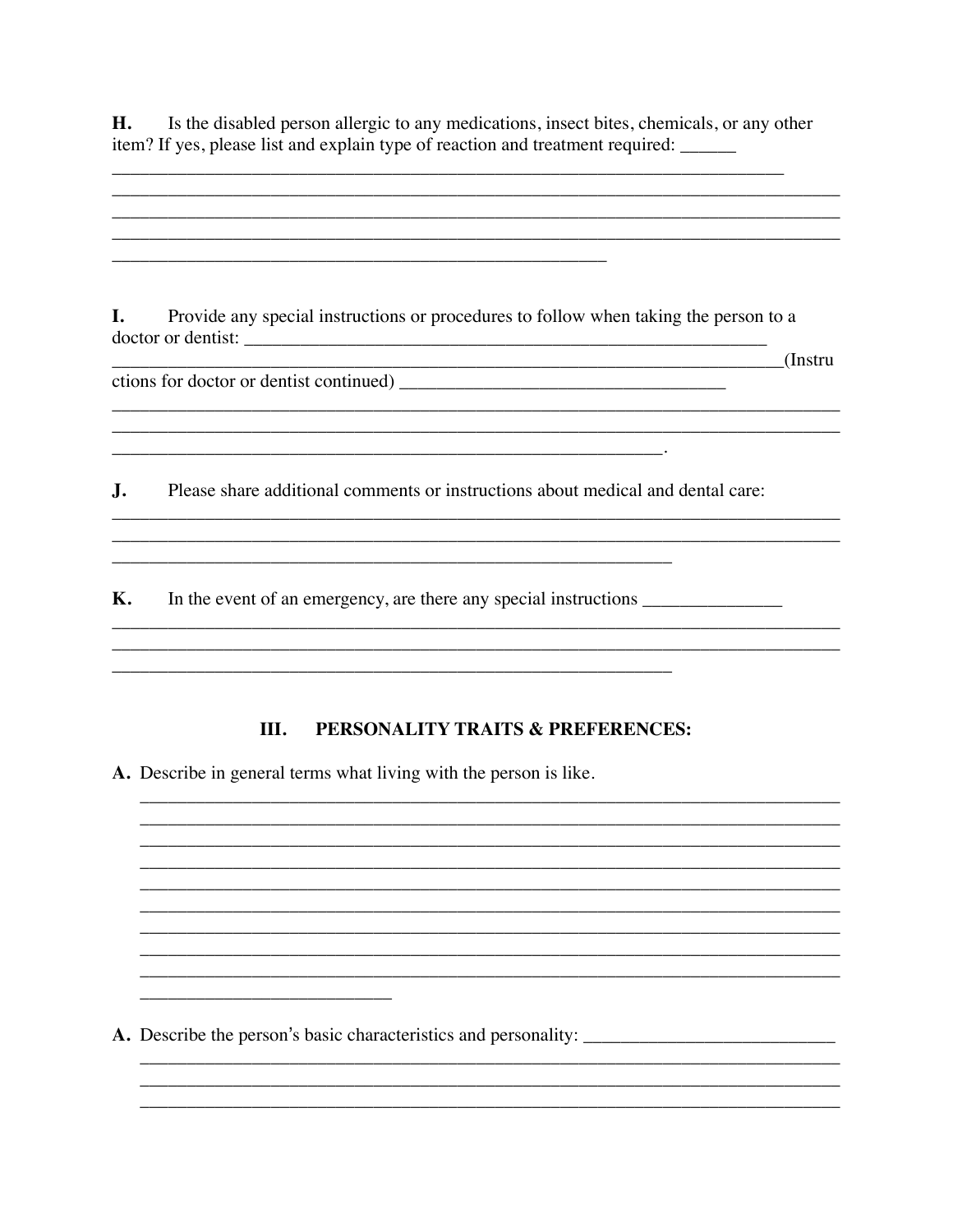| D. |                                                                            |
|----|----------------------------------------------------------------------------|
|    |                                                                            |
|    |                                                                            |
|    |                                                                            |
|    |                                                                            |
|    |                                                                            |
|    |                                                                            |
|    |                                                                            |
|    |                                                                            |
|    |                                                                            |
| Е. |                                                                            |
|    |                                                                            |
|    |                                                                            |
|    |                                                                            |
|    |                                                                            |
|    |                                                                            |
| F. | Does the person prefer a male or female attendant? If yes, please explain: |
|    |                                                                            |
|    |                                                                            |
|    |                                                                            |

<u> Tanzania (h. 1878).</u><br>Demografia

 $\overline{\phantom{a}}$ 

Please list the person's favorite type of clothes \_\_\_\_\_\_\_\_\_\_\_\_\_\_\_\_\_\_\_\_\_\_\_\_\_\_\_\_\_\_ G.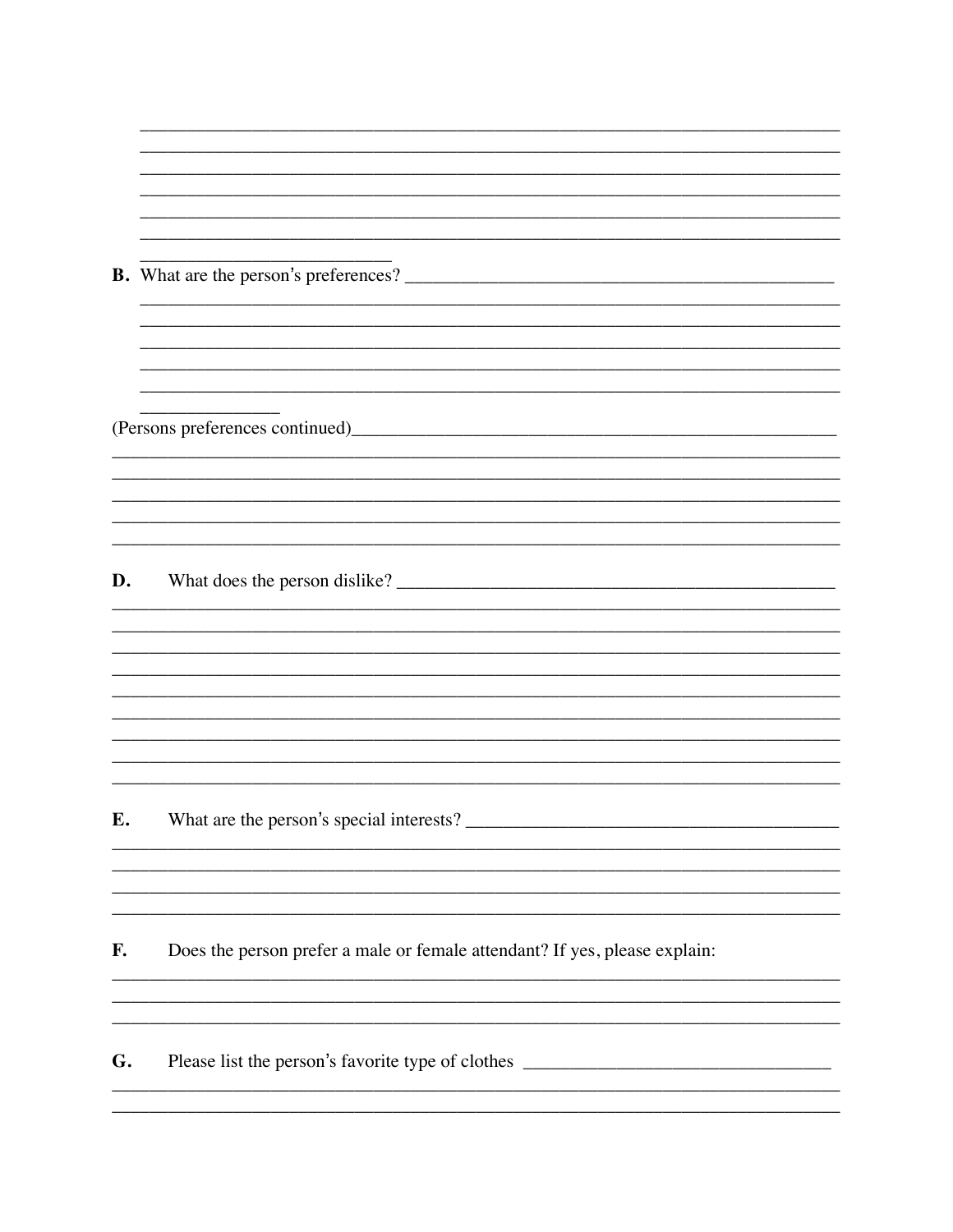**H.** Does the person have favorite places he or she likes to go? \_\_\_\_\_\_\_\_\_\_\_\_\_\_\_\_\_\_\_\_\_\_\_\_

| I.            |         |                | Provide the person's shoe and clothing sizes: Shoes |        | Pants     | Shirt or |
|---------------|---------|----------------|-----------------------------------------------------|--------|-----------|----------|
| <b>Blouse</b> |         | Skirt or Dress | Coat                                                | Gloves | Underwear |          |
| <b>Belt</b>   | . Ither |                |                                                     |        |           |          |

\_\_\_\_\_\_\_\_\_\_\_\_\_\_\_\_\_\_\_\_\_\_\_\_\_\_\_\_\_\_\_\_\_\_\_\_\_\_\_\_\_\_\_\_\_\_\_\_\_\_\_\_\_\_\_\_\_\_\_\_\_\_\_\_\_\_\_\_\_\_\_\_\_\_\_\_\_\_ \_\_\_\_\_\_\_\_\_\_\_\_\_\_\_\_\_\_\_\_\_\_\_\_\_\_\_\_\_\_\_\_\_\_\_\_\_\_\_\_\_\_\_\_\_\_\_\_\_\_\_\_\_\_\_\_\_\_\_\_\_\_\_\_\_\_\_\_\_\_\_\_\_\_\_\_\_\_

\_\_\_\_\_\_\_\_\_\_\_\_\_\_\_\_\_\_\_\_\_\_\_\_\_\_\_\_\_\_\_\_\_\_\_\_\_\_\_\_\_\_\_\_\_\_\_\_\_\_\_\_\_\_\_\_\_\_\_\_\_\_\_\_\_\_\_\_\_\_\_\_\_\_\_\_\_\_ \_\_\_\_\_\_\_\_\_\_\_\_\_\_\_\_\_\_\_\_\_\_\_\_\_\_\_\_\_\_\_\_\_\_\_\_\_\_\_\_\_\_\_\_\_\_\_\_\_\_\_\_\_\_\_\_\_\_\_\_\_\_\_\_\_\_\_\_\_\_\_\_\_\_\_\_\_\_

 $\mathcal{L}_\text{max} = \frac{1}{2} \sum_{i=1}^n \mathcal{L}_\text{max} \left[ \mathcal{L}_\text{max} \left( \frac{1}{2} \right) \mathcal{L}_\text{max} \left( \frac{1}{2} \right) \mathcal{L}_\text{max} \left( \frac{1}{2} \right) \mathcal{L}_\text{max} \left( \frac{1}{2} \right) \mathcal{L}_\text{max} \left( \frac{1}{2} \right) \mathcal{L}_\text{max} \left( \frac{1}{2} \right) \mathcal{L}_\text{max} \left( \frac{1}{2} \right) \mathcal{L}_\text{max$ 

**J.** What is the person's height? \_\_\_\_\_\_\_\_\_; weight \_\_\_\_\_\_\_\_\_\_\_.

# **IV. PERSONAL CARE:**

**A.** Does the individual need any assistance with personal care? If yes, please explain what assistance is needed:

**B.** Does the person need assistance with taking Medicine (for example, you must give insulin shots or put certain pills in applesauce):

**C.** What assistance does the person need with dressing (for example, you must help the person button clothes or tie shoes):

**D.** What assistance is needed for the following personal care activities? Bathing:\_ Caring for hair: Shaving: Using the toilet: Other personal hygiene:

**E.** Does the individual need any special reminders to do his or her personal care needs to include taking medicine? If yes, please explain: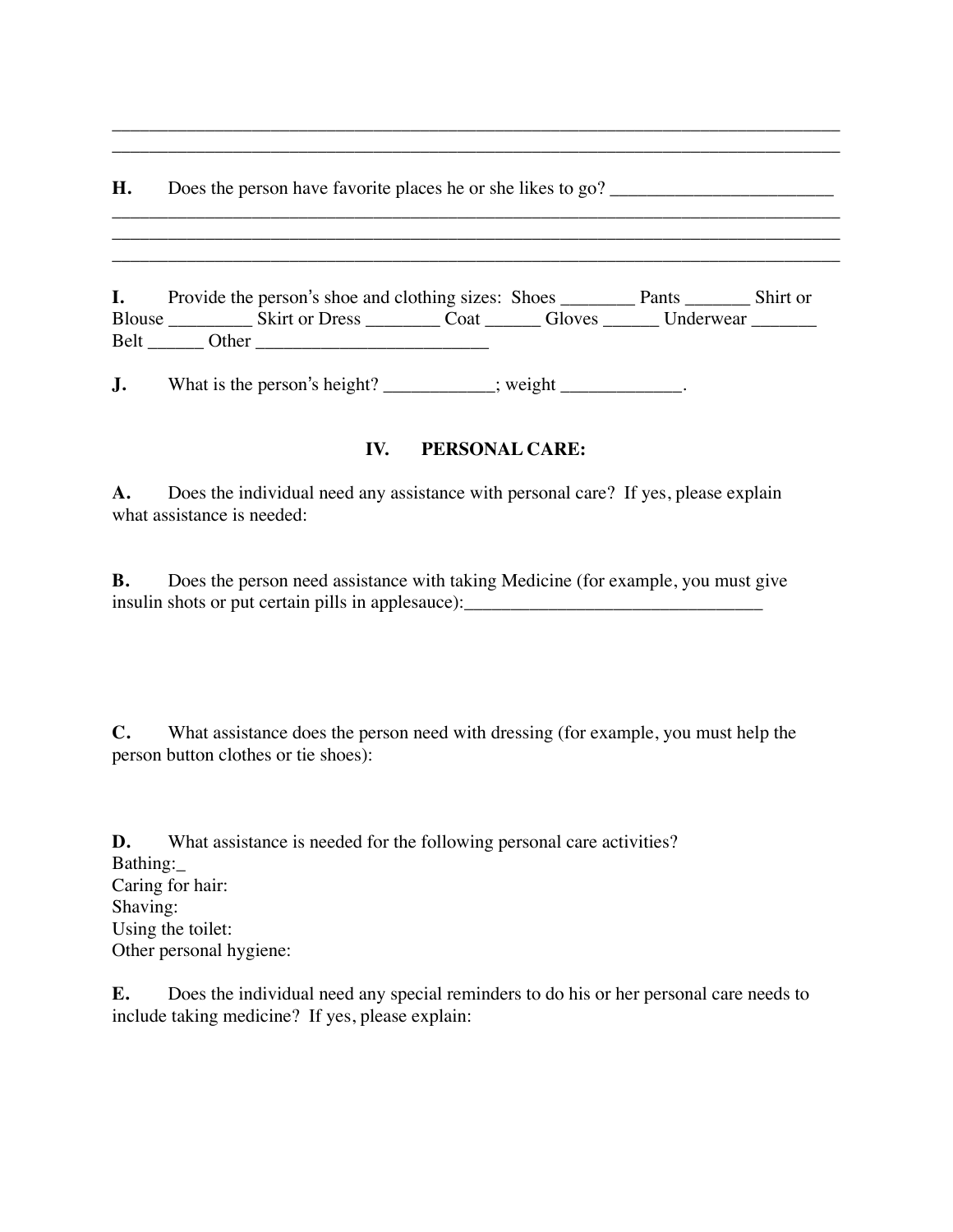**F.** Are there any special instructions regarding any personal care items (for example, can the person select own clothes or must assistance be provided):

## **V. MEALS:**

- **A.** Does the individual prepare meals? If yes, please explain:
	- 1. What foods are prepared (for example, sandwiches or frozen dinners)?
	- \_\_\_\_\_\_\_\_\_\_\_\_\_\_\_\_\_\_\_\_\_\_\_\_\_\_\_\_\_\_\_\_\_\_\_\_\_\_\_\_\_\_\_\_\_\_\_\_\_\_\_\_\_\_\_\_\_\_\_\_ 2. Which meals or snacks are prepared
- **B.** Does the individual need assistance in preparing meals? If yes, what help is needed?

**C.** Is the individual allergic to any foods? If yes, please identify:

**D.** Please list foods that the individual does not like or will not eat (for example, broccoli or fried foods):

**E.** Is the person unable to feed self, or needs limited help at meals (for example, person cannot cut up his or her food or lift eating utensils)? If yes, please explain what help is needed:

**F.** Please share comments or additional information about meals, food preparation, or eating habits:

#### **VI. ACTIVITIES:**

**A.** Does the individual assist with or do any house or yard work: If yes, please explain: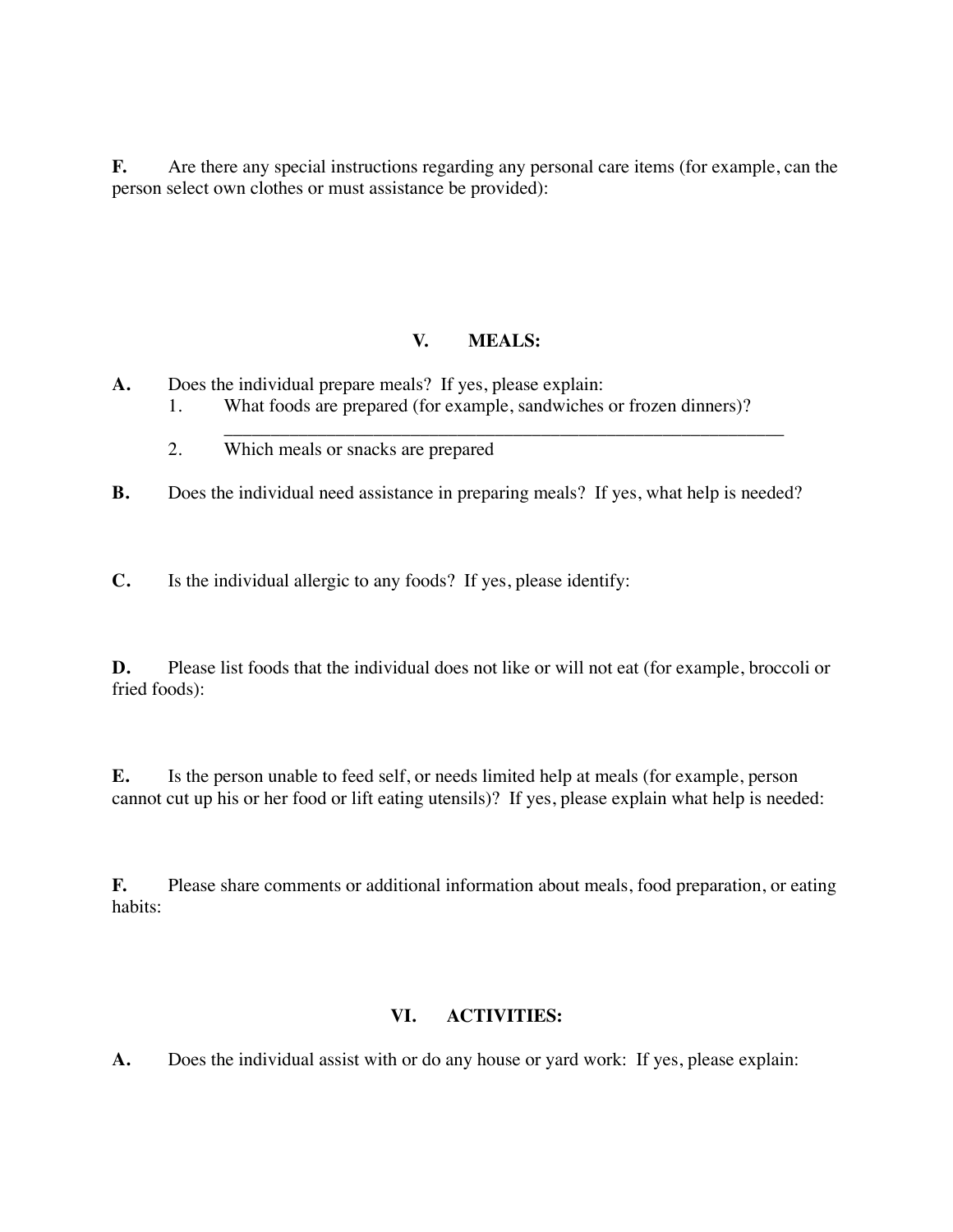1. List the chores the person does (for example dusting, folding clothes, or raking leaves):

- 2. What assistance does the person need to do the house or yard work?
- 3. What chores does the person like to do best?
- 4. How often does he or she help with chores?
- 5. How long can the person do the chore(s)?

6. Provide any additional comments or instructions about house and yard work:

**B.** Does she or he have any hobbies, favorite entertainment, or recreation? If yes, please identify and explain what help or assistance is needed for the person to do the hobby, entertainment, or recreation (for example, person loves game shows on television but needs help to turn on television and select channel):

**C.** Describe the person's daily routine (for example, gets up at 7AM, drinks coffee until 7:30AM, eats breakfast at 8AM & watches television).

- 1. Morning:
- 1. Noon time:
- 1. Evening:
- 1. Bedtime:

**D.** Does the person like to go to places such as churches, sports events, shopping malls, grocery stores, or theaters?

1. If yes, please explain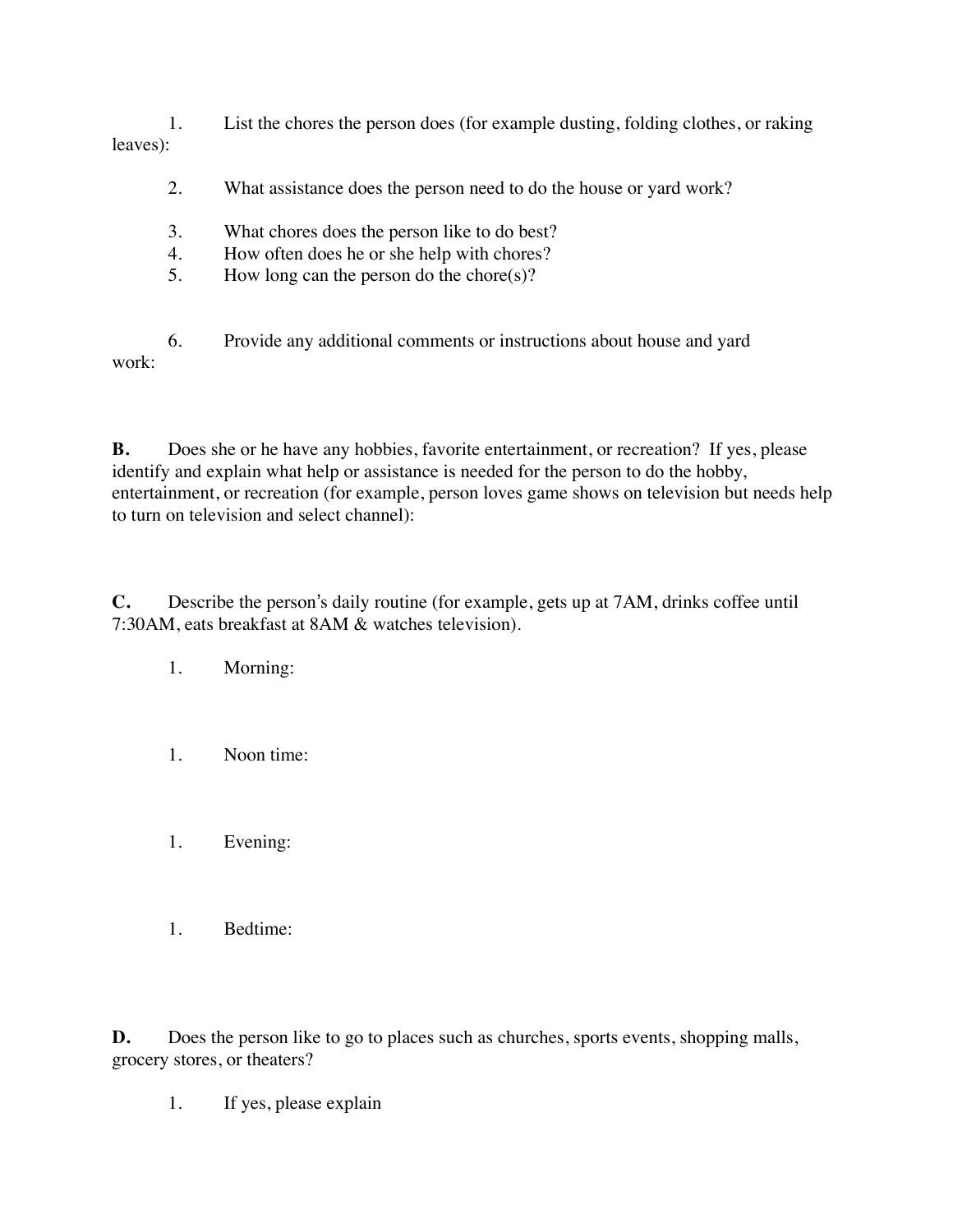- 2. Does the person require assistance or supervision? Please explain:
- 3. Provide any further comments or instructions about activities.

**E.** Does the person work (for example, Sheltered Workshop or competitive employment)? If so, specify employer, type of work, work schedule, how person gets to work, and any other information or instructions needed:

**F.** Does the person attend a school or day care/program facility? If yes, identify school or day care facility and provide any instructions regarding person's attendance and participation at the school or day care/program facility:

## **VII. ABILITIES & DISABILITIES:**

**A.** Please circle and explain any of the following that the person has extraordinary powers or limitations:



Explanation(s):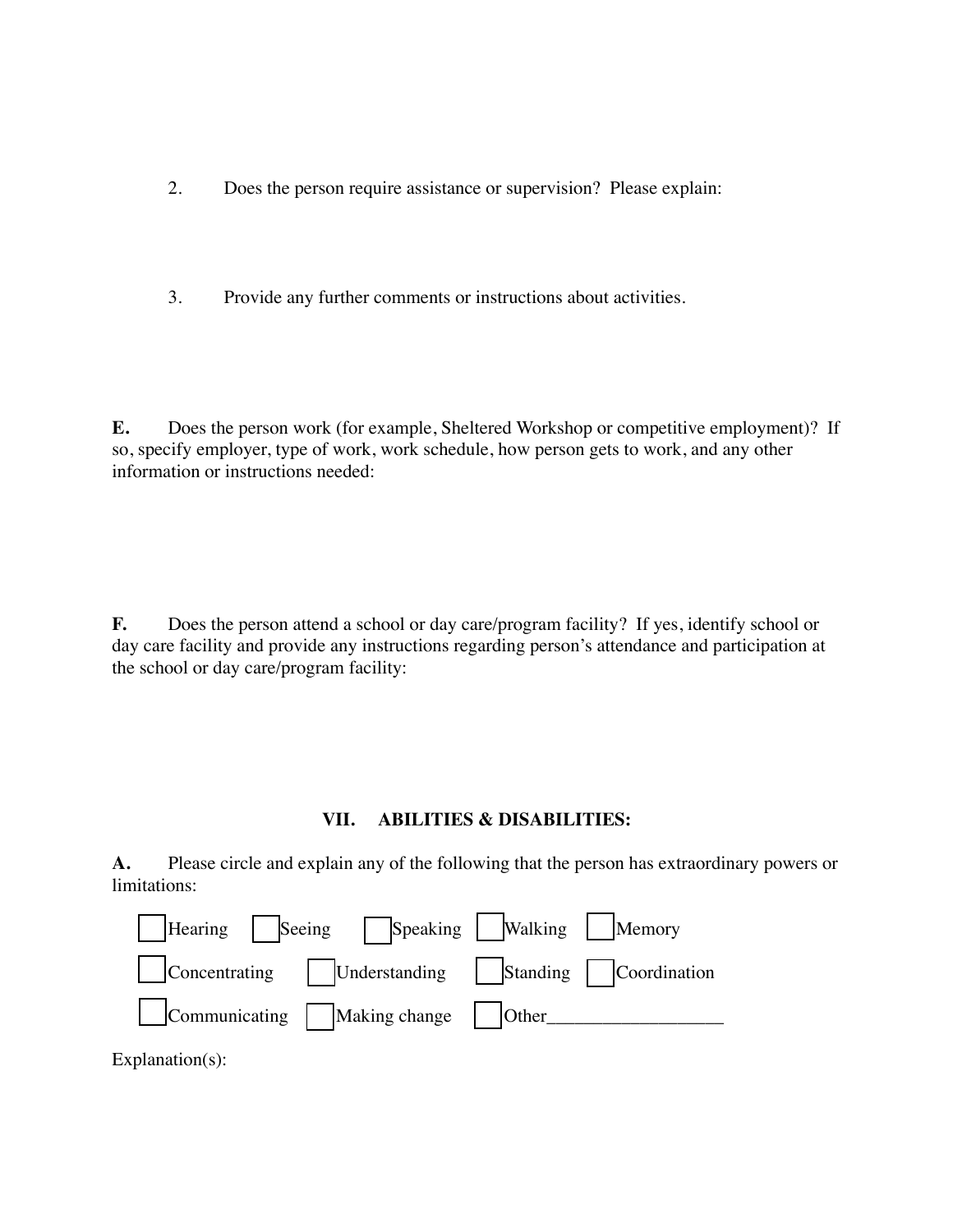**A.** Does the person need medical or adaptive equipment/supplies? If so, mark appropriate box, and describe in comment section what assistance the person will need with each item (for example, the person needs help to put on his or her braces):

| Glasses Yes $\Box$ No $\Box$ | Dentures, Yes $\Box$ No $\Box$                                    |
|------------------------------|-------------------------------------------------------------------|
| Braces, Yes $\Box$ No $\Box$ | Hearing Aids, $Yes \nightharpoonup No \nightharpoonup$            |
| Walker, Yes $\Box$ No        | Cane, Yes $\Box$ No $\Box$                                        |
|                              | Wheelchair, Yes $\Box$ No $\Box$ Service Dog Yes $\Box$ No $\Box$ |
| Other:                       |                                                                   |

Comments:

**C.** What limitations does the person have because of one or more medical problems (for example, the person must rest after waking a short distance or cannot see without glasses), and what assistance must be provided:

**D.** Does the person get along with family, friends, authority figures (such as teachers or police), and strangers? If no, please explain and provide recommendation on how to handle situation:

**E.** If the person has problems in coping with stress, please explain problems and provide instructions on how to handle them:

**F.** Do changes in routine affect the person? If so, please explain and give instructions on how to handle the changes: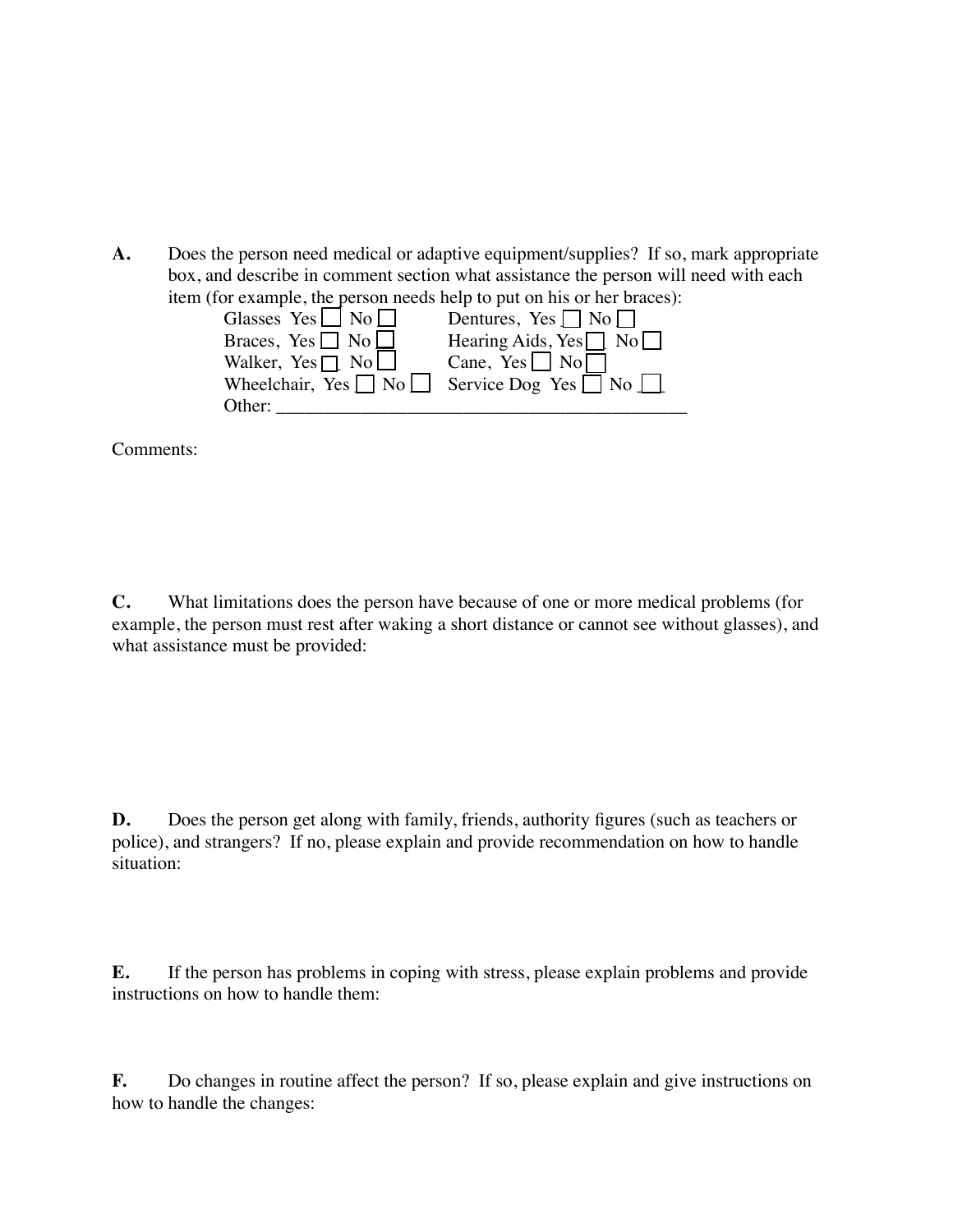## **VIII. END-OF-LIFE ISSUES**

**A.** Does the person have an advance directive or a durable power of attorney for healthcare? \_\_\_\_\_\_\_\_\_\_\_\_\_\_ If so, please attach a copy of the document. If not, indicate your end of life preferences, if any, for the person:

**B.** What arrangements been made to take care of the person's body at death? Pre-need or pre-arranged contract? \_\_\_\_\_\_\_\_\_\_\_\_\_\_\_. If so, with what business or agency are the arrangements made?

If no arrangements have been made, do you have a preference of a funeral home where you want arrangements to be made?

**C.** What are the person's plans for anatomical gifts? \_\_\_\_\_\_\_\_\_\_\_\_\_\_\_\_\_\_\_\_\_\_\_\_\_\_ \_\_\_\_\_\_\_\_\_\_\_\_\_\_\_\_\_\_\_\_\_\_\_\_\_\_\_\_\_\_\_\_\_\_\_\_\_\_\_\_\_\_\_\_\_\_\_\_\_\_\_\_\_\_\_\_\_\_\_\_\_\_\_\_\_\_\_\_\_\_\_

**D.** Is a certain family member to be consulted regarding final service arrangements, if any?  $\blacksquare$  If so, who?

.

.

**E.** Where is body to be interred (or if it is to be cremated, what is to be done with the ashes)?

**F.** What is to be placed on the marker or tombstone, if applicable?

**G.** What are preferences for a memorial service?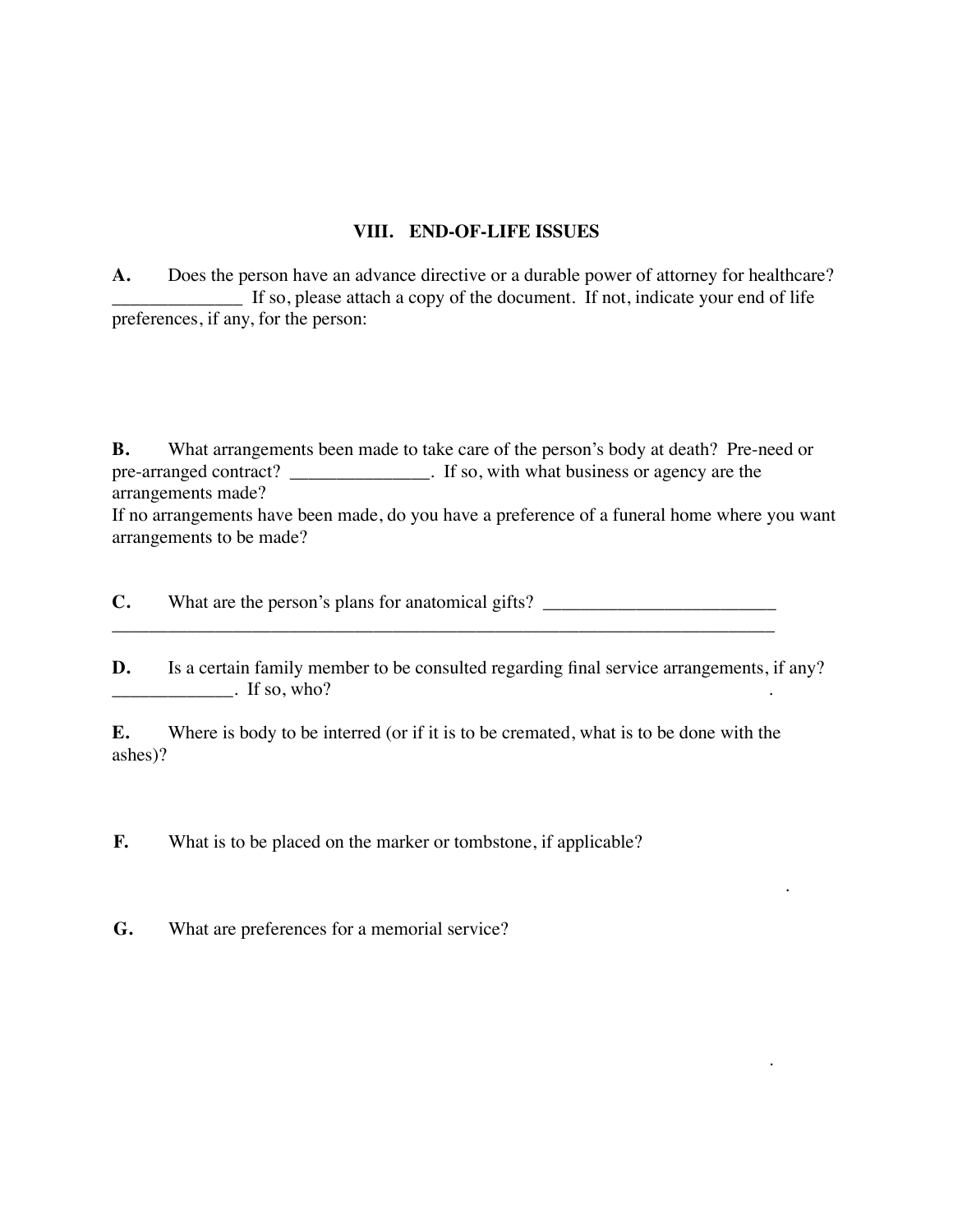# **IX. INCOME**

| A.                                                                                                                                                                                                                                                                   | Does the person receive Supplemental Security Income ("SSI")? ___________________<br>If so, how much per month? $\frac{1}{2}$                                                                                                                                                                                                                                                                       |  |
|----------------------------------------------------------------------------------------------------------------------------------------------------------------------------------------------------------------------------------------------------------------------|-----------------------------------------------------------------------------------------------------------------------------------------------------------------------------------------------------------------------------------------------------------------------------------------------------------------------------------------------------------------------------------------------------|--|
| Does the person receive Social Security Disability Insurance ("SSDI" or "DIB")?<br><b>B.</b><br>receive the SSDI on own account or on a parent's account as an Adult Disabled Child<br>("DAC") since before age 22 (called "Childhood Disability Benefit" or "CDB"). |                                                                                                                                                                                                                                                                                                                                                                                                     |  |
| $\mathbf{C}$ .                                                                                                                                                                                                                                                       | much average monthly income does the person receive from earnings? __________. Is this<br>income from a sheltered workshop or part of a trial work period? If so,<br>which which will be a state of the state of the state of the state of the state of the state of the state of the state of the state of the state of the state of the state of the state of the state of the state of the state |  |
| D.                                                                                                                                                                                                                                                                   | Does the person receive Veteran's Benefits? _________. If so, how much per month                                                                                                                                                                                                                                                                                                                    |  |
| E.                                                                                                                                                                                                                                                                   | Is the person receiving any income from a workers compensation matter, personal<br>injury claim, or other legal or insurance compensation claim or judgment?<br>If so,                                                                                                                                                                                                                              |  |
| <b>F.</b>                                                                                                                                                                                                                                                            | Does the person receive a disability or retirement pension? ___________ If so,<br>how                                                                                                                                                                                                                                                                                                               |  |
|                                                                                                                                                                                                                                                                      | <b>G.</b> Does the person receive any income from a trust? _____. If so, how much per month or<br>year?                                                                                                                                                                                                                                                                                             |  |
| Н.                                                                                                                                                                                                                                                                   | Does the person receive any income (or regular gifts) from a parent or family<br>member? $\frac{1}{\sqrt{1-\frac{1}{2}}}\$ If so, how much per month? $\frac{1}{\sqrt{1-\frac{1}{2}}}\$ .                                                                                                                                                                                                           |  |
| I.                                                                                                                                                                                                                                                                   | Does the person receive any other income? _________. If so how much and<br>what is                                                                                                                                                                                                                                                                                                                  |  |

# **X. GENERAL INFORMATION**

**A.** Describe any hopes that you have for the person in the future:

**B.** What actions do you think would help the person in the future?